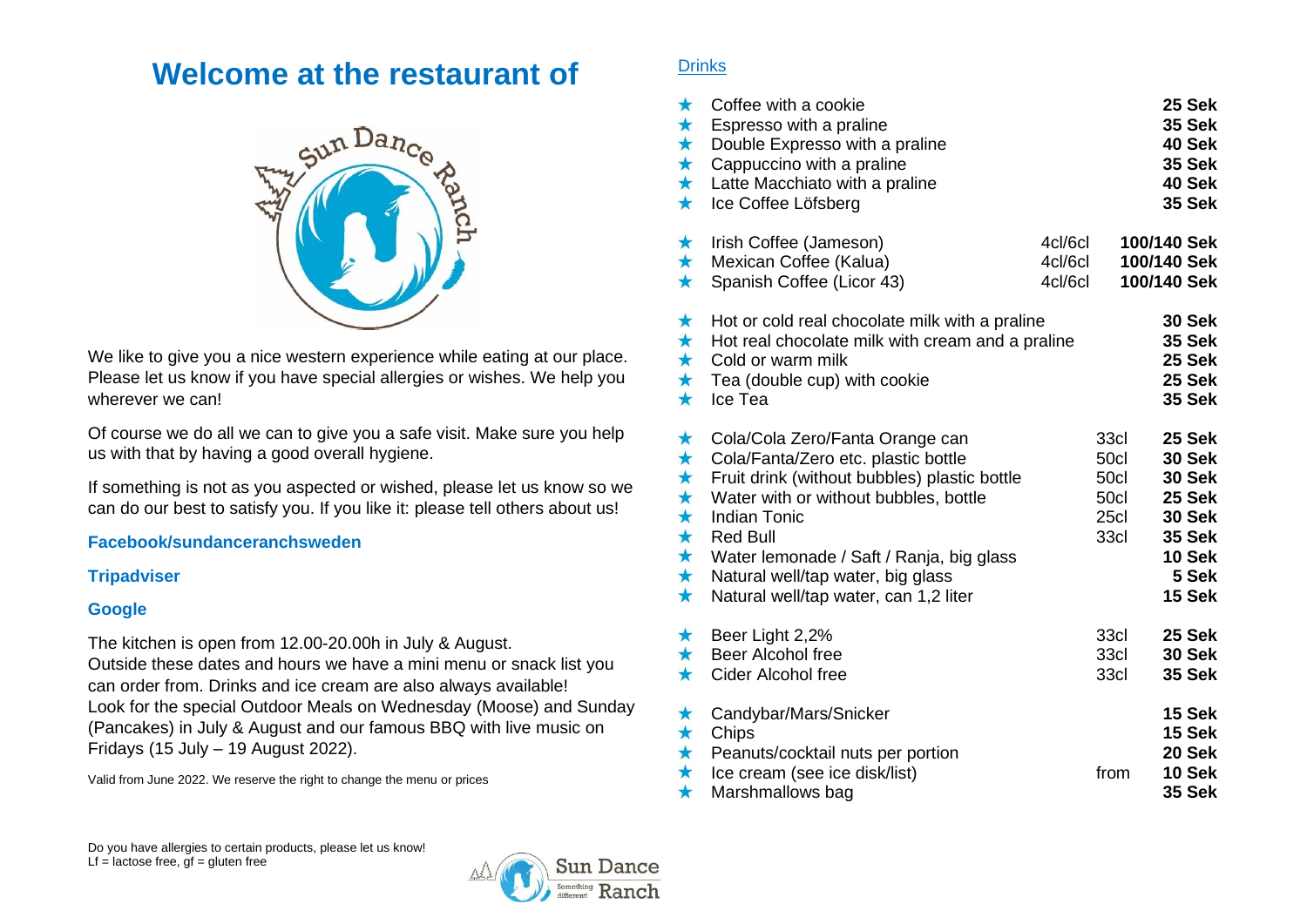# Alcohol drinks

| $\star$<br>$\star$                                                                          | Cider stark<br>Smirnoff Ice                                                                                                  | 4,5%<br>4-4,7%                       |                               | 33cl<br>28cl                                                     | 60 Sek<br>60 Sek                                                             |
|---------------------------------------------------------------------------------------------|------------------------------------------------------------------------------------------------------------------------------|--------------------------------------|-------------------------------|------------------------------------------------------------------|------------------------------------------------------------------------------|
| $\bigstar$<br>$\bigstar$<br>$\bigstar$<br>$\bigstar$<br>$\star$                             | Mariestad<br>Eriksberg<br>Corona<br>Miller<br>Swedish Elk Beer                                                               | 5,3%<br>5,3%<br>4,5%<br>4,7%<br>7,5% |                               | 50cl<br>50cl<br><b>35cl</b><br>33cl<br>33cl                      | <b>70 Sek</b><br>70 Sek<br>60 Sek<br>60 Sek<br>60 Sek                        |
|                                                                                             | ★ Wine: Red, Rosé White dry or White sweet<br>Alcohol free wine, red or white                                                |                                      | mini bottle                   | bottle                                                           | 89 Sek<br><b>150 Sek</b>                                                     |
| $\star$<br>$\bigstar$<br>$\bigstar$<br>$\bigstar$<br>$\bigstar$<br>$\bigstar$<br>$\star$    | <b>Famous Grouse</b><br>Jameson<br><b>Jack Daniels</b><br><b>Bowmore</b><br>Jägermeister<br>Captain Morgan Rum               |                                      |                               | 1cl<br>1cl<br>1cl<br>1 <sub>cl</sub><br>1cl<br>1cl               | 20 Sek<br>20 Sek<br>25 Sek<br><b>30 Sek</b><br>20 Sek<br>20 Sek              |
| $\bigstar$<br>$\bigstar$<br>$\bigstar$<br>$\bigstar$<br>$\bigstar$<br>$\bigstar$<br>$\star$ | Gin<br>Absolut Vodka<br>Tequila<br>Bacardi - Bacardi Razz<br>Kalua & Bailey's<br>Minttu<br>Cuarenta Y Tres / 43<br>Sure shot |                                      |                               | 1cl<br>1cl<br>1cl<br>1 <sub>cl</sub><br>1cl<br>1cl<br>1cl<br>3cl | 20 Sek<br>20 Sek<br>20 Sek<br>20 Sek<br>20 Sek<br>20 Sek<br>20 Sek<br>40 Sek |
| $\bigstar$<br>$\star$<br>$\star$                                                            | Irish Coffee (Jameson)<br>Mexican Coffee (Kalua)<br>Spanish Coffee (Licor 43)                                                |                                      | 4cl/6cl<br>4cl/6cl<br>4cl/6cl | 100/140 Sek<br>100/140 Sek<br>100/140 Sek                        |                                                                              |

*Look at the bar for the available drinks at the moment*



# Little Card – always available, even when the kitchen is closed

| Coffee snack: Chocolate Pie (Kladdkaka=If) + cream<br>$\star$ Coffee snack: Pie – Pastry of the day + cream<br>★ Coffee snack: packed per piece                                                          | lf       | 50 Sek<br><b>50 Sek</b><br><b>15 Sek</b>            |
|----------------------------------------------------------------------------------------------------------------------------------------------------------------------------------------------------------|----------|-----------------------------------------------------|
| $\star$ Portion country fries incl. sauce                                                                                                                                                                | If/qf    | <b>50 Sek</b>                                       |
| $\star$ Chicken nuggets 6pc incl. sauce<br>★ Onion rings 8pc incl. sauce<br>$\star$ Cheese nuggets 6pc incl. sauce                                                                                       | lf<br>lf | 45 Sek<br>45 Sek<br>45 Sek                          |
| $\star$ 2 mini baguettes with homemade herb butter                                                                                                                                                       |          | 40 Sek                                              |
| ★ Homemade Panini: ham, cheese, tomato, chili saus, salad<br>★ Homemade Panini: Brie, walnuts, honey, salad                                                                                              |          | 69 Sek<br>69 Sek                                    |
| $\star$ Bowl of peanuts<br>★ Tortilla chips, chili sauce<br>★ Tortilla chips, chili sauce, cheese<br>★ Snack Selection (15 onion rings, 10 cheese nuggets,<br>10 chicken nuggets, chili sauce & ketchup) |          | 25 Sek<br><b>35 Sek</b><br>45 Sek<br><b>175 Sek</b> |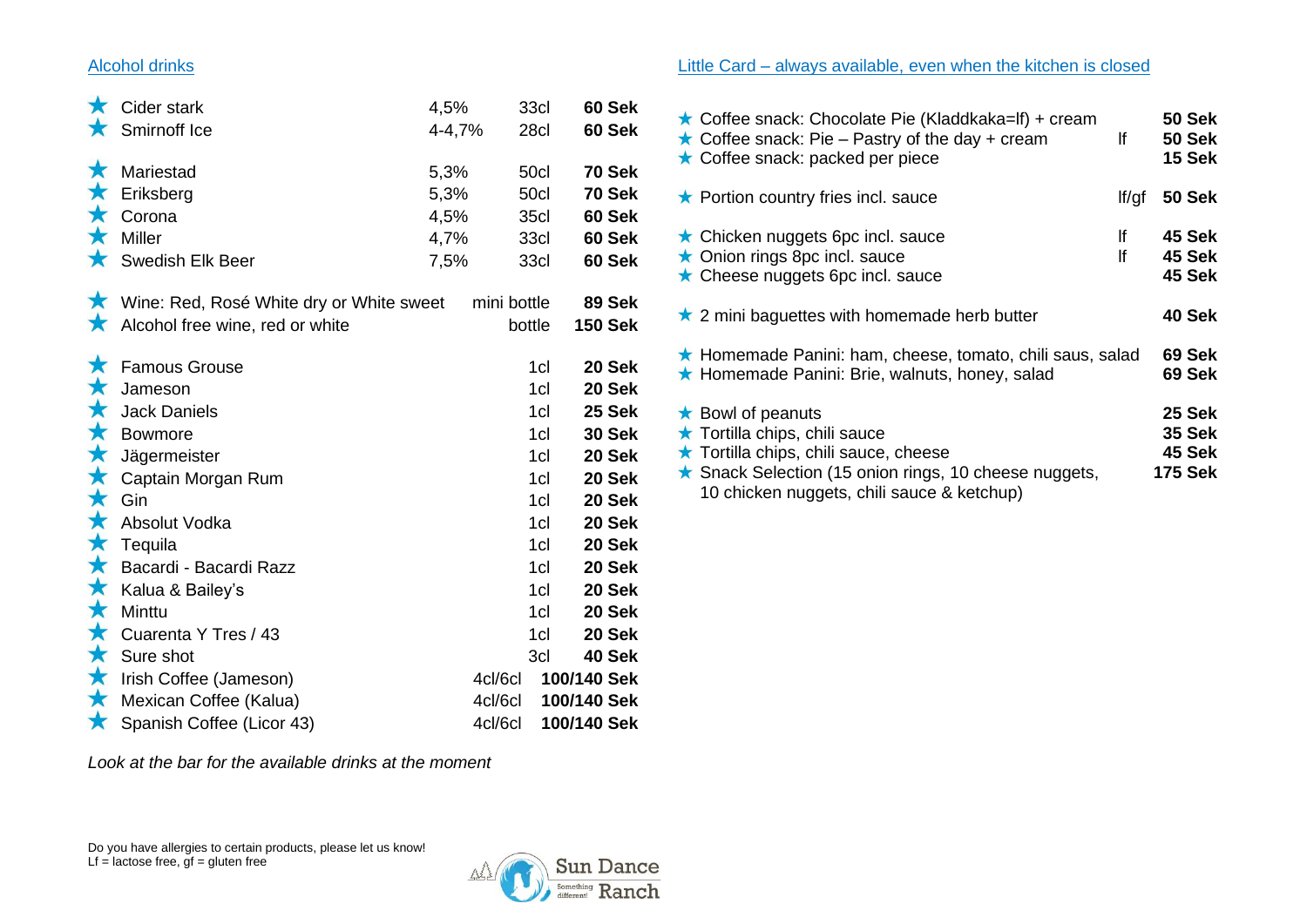# **Starters**

| $\star$ Vegetable soup of the day<br>Homemade well filled vegan tomato/vegetable soup<br>(soup: gf & If) with bread and homemade herb butter |    | 69 Sek |
|----------------------------------------------------------------------------------------------------------------------------------------------|----|--------|
| ★ Chili cheese nuggets<br>6 fried cheese nuggets with chili sauce                                                                            |    | 45 Sek |
| $\bigstar$ Onion rings<br>8 fried onion rings with chili sauce                                                                               | Ιf | 45 Sek |
| $\star$ French bread with herb butter<br>Portion bread with homemade herb butter                                                             |    | 40 Sek |

# Main Courses

| $\star$ Schnitzel                                          | lf | <b>175 Sek</b>  |
|------------------------------------------------------------|----|-----------------|
| Breaded schnitzel with well filled homemade mushroom sauce |    |                 |
| <b>★ Devils Chicken</b>                                    |    | If/gf $195$ Sek |
| Chicken bits and peach and union parts in a spicy sweet    |    |                 |
| soya sauce (homemade), extra: pickled onions and pickles,  |    |                 |
| dried onions, homemade prawn chips                         |    |                 |
| <b>*</b> Hamburger Menu                                    | lf | <b>175 Sek</b>  |
| 90 grams hamburger with cheese and bacon                   |    |                 |
| ★ Double Hamburger Menu                                    |    | <b>195 Sek</b>  |
| 2x90 grams hamburger with cheese & bacon                   |    |                 |
| ★ Moose Burger Menu                                        |    | <b>225 Sek</b>  |
| Homemade 150 grams moose burger with Swedish               |    |                 |
| hjortron crème fraiche sauce                               |    |                 |
| (Mooseburger without bread is If & gf)                     |    |                 |

**All dishes come with salad of the day and country fries, mayo or ketchup.**

# Vegetarian Meals

| ★ Vegetarian Schnitzel                                     | <b>195 Sek</b>  |
|------------------------------------------------------------|-----------------|
| Breaded vegetable schnitzel with well filled homemade      |                 |
| mushroom sauce                                             |                 |
| ★ Devils Veggy                                             | If/gf $195$ Sek |
| Homemade sauce with vegetarian oumph, peach and union      |                 |
| parts in a spicy sweet soya sauce, Extra: pickles, pickled |                 |
| onions, dried onions, homemade vegetarian cassava chips    |                 |
| ★ Veggy Burger                                             | <b>195 Sek</b>  |
| Vegetarian burger with cheese on a sandwich                |                 |

# **All dishes come with salad of the day and country fries, mayo or ketchup.**

**Big Salad** lf **150 Sek**

Vegetarian well filled salad with lettuce, capsicum/paprika, tomato, cucumber, dried tomatoes, mais, pumpkin seeds, croutons, oil or dressing (without dressing the menu is vegan), (no fries included!)



# Extra side dishes

|    | 40 Sek            |
|----|-------------------|
|    | If/ $af = 50$ Sek |
|    | 35 Sek            |
| αt | 35 Sek            |
|    |                   |

Do you have allergies to certain products, please let us know! Lf = lactose free,  $gf = gluten free$